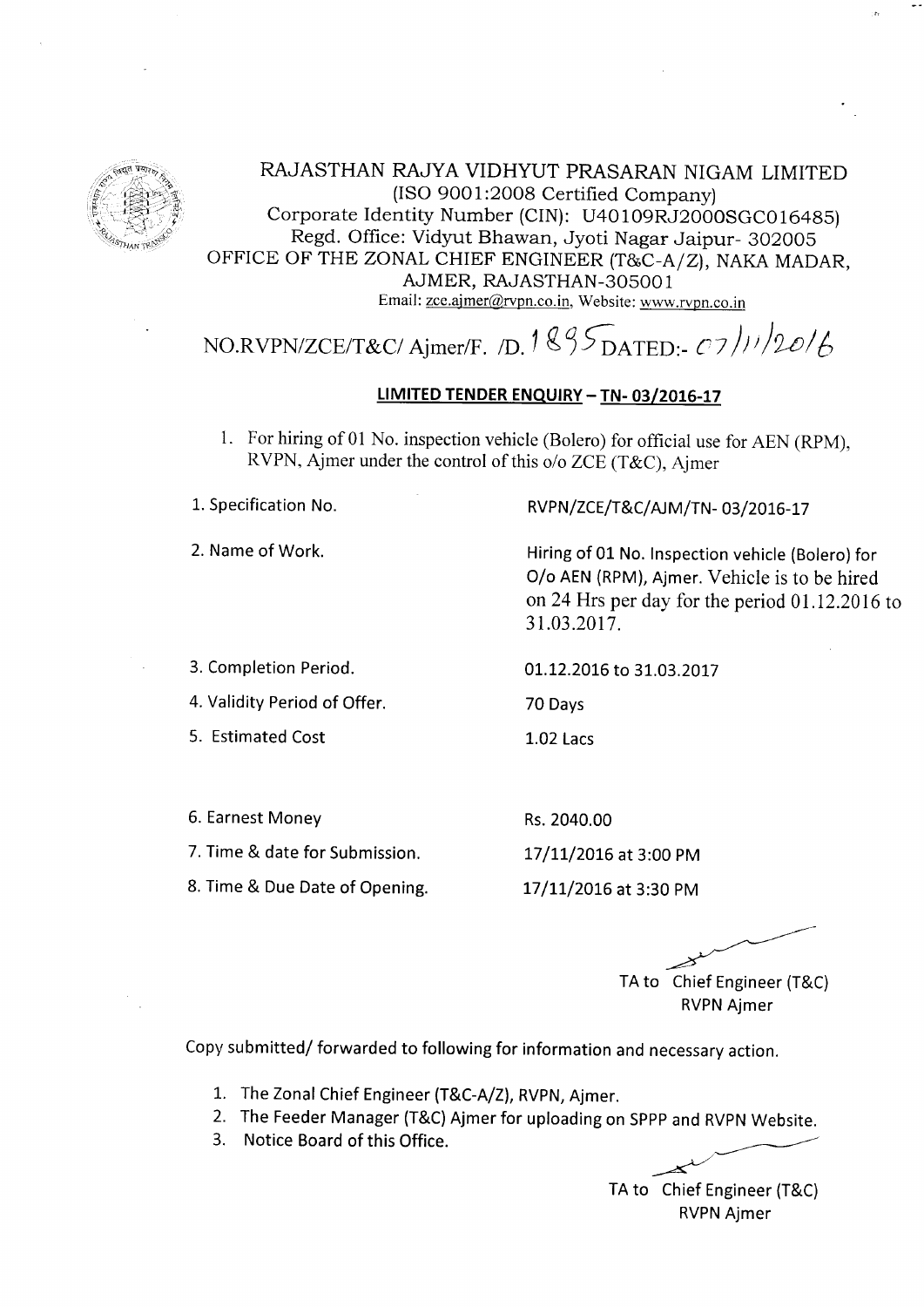

RAJASTHAN RAJYA VIDHYUT PRASARAN NIGAM LIMITED (ISO 9OO1:2008 Certified Company) Corporate Identity Number (CIN): U40109RJ2000SGC016485)<br>Regd. Office: Vidyut Bhawan, Jyoti Nagar Jaipur- 302005 Regd. Office: Vidyut Bhawan, Jyoti Nagar Jaipur- 302005<br>OFFICE OF THE ZONAL CHIEF ENGINEER (T&C-A/Z), NAKA MADAR, AJMER, RAJASTHAN-305007<br>Email: zce.ajmer@rvpn.co.in, Website: www.rvpn.co.in

- **TERMS AND CONDITIONS FOR EXECUTION**<br>
01. The Tender should be addressed to the TA to Zonal Chief Engineer (T&C), RVPN, Madar,<br>
02. The tender shall be submitted in closed / sealed envelope duly super scribed as "Tender fo
- For hiring of 01 No. inspection vehicle (Bolero) for official use for AEN (RPM), RVPN,<br>Ajmer under the control of this o/o ZCE (T&C), Ajmer" for the period 01.12.2016 to<br>31.03.2017 for 24 Hrs. per day against relevant NIT
- 
- the right to reject any or all tender(s) without assigning any reason thereof.<br>
04. The rate should be quoted for complete work, firm in all respect without any price variation<br>
including all taxes & duties but exclusive o
- 
- 
- TAX is required when the taxable value of services exceeds 09 Lacs in a financial year)<br>06. The quoted rate(s) shall be valid for 70 Days from the date of opening of tenders.<br>07. The period of hiring shall be from date of
- 08. Payment shall be arranged / released as per Nigam's Payment Policy on receipt of duly verified bills, from the Work In-Charge in the office of the Accounts Officer (T&C), RVPN, Ajmer, subject to completion of contractu
- 09. All additions and or alterations in the tender must be clearly indicated.
- 10. Vehicle is to be hired on 24 Hrs per day basis
- 11. For Kms run more than 1500Km/Month anywhere in Rajasthan the payment shall be done @ Rs.7.25per Km.
- 12. Petrol/diesel/lubricant is to be supplied by contractor.
- 13. Services tax and toll tax shall be borne by Nigam. All other Taxes/expenditure is to be borne by contractor
- 14. Tenders received late due to any reason or which are incomplete shall not be accepted for consideration.
- 15. While submitting / forwarding the offer, it must be ensured that tender enquiry is submitted /<br>forwarded in a closed envelope with superscription regarding Tender Enquiry Number.
- 16. All necessary documents viz. Road Tax receipt, Insurance, Driving license and other document be submitted with tender.
- 17. All the documents issued shall be submitted by the Tenderer duly filled up in all respect with seal and signatures on each page.<br>18. The Bidder will have to deposit EMD by DD/Banker Cheque in favour of Account Officer
- RVPN, Ajmer along with Bid in the office of the Zonal Chief Engineer (T&C), Madar, Ajmer. As per norms.

 $\overline{\mathscr{L}}$ 

TA to Chief Engineer (T&C) RVPN Ajmer